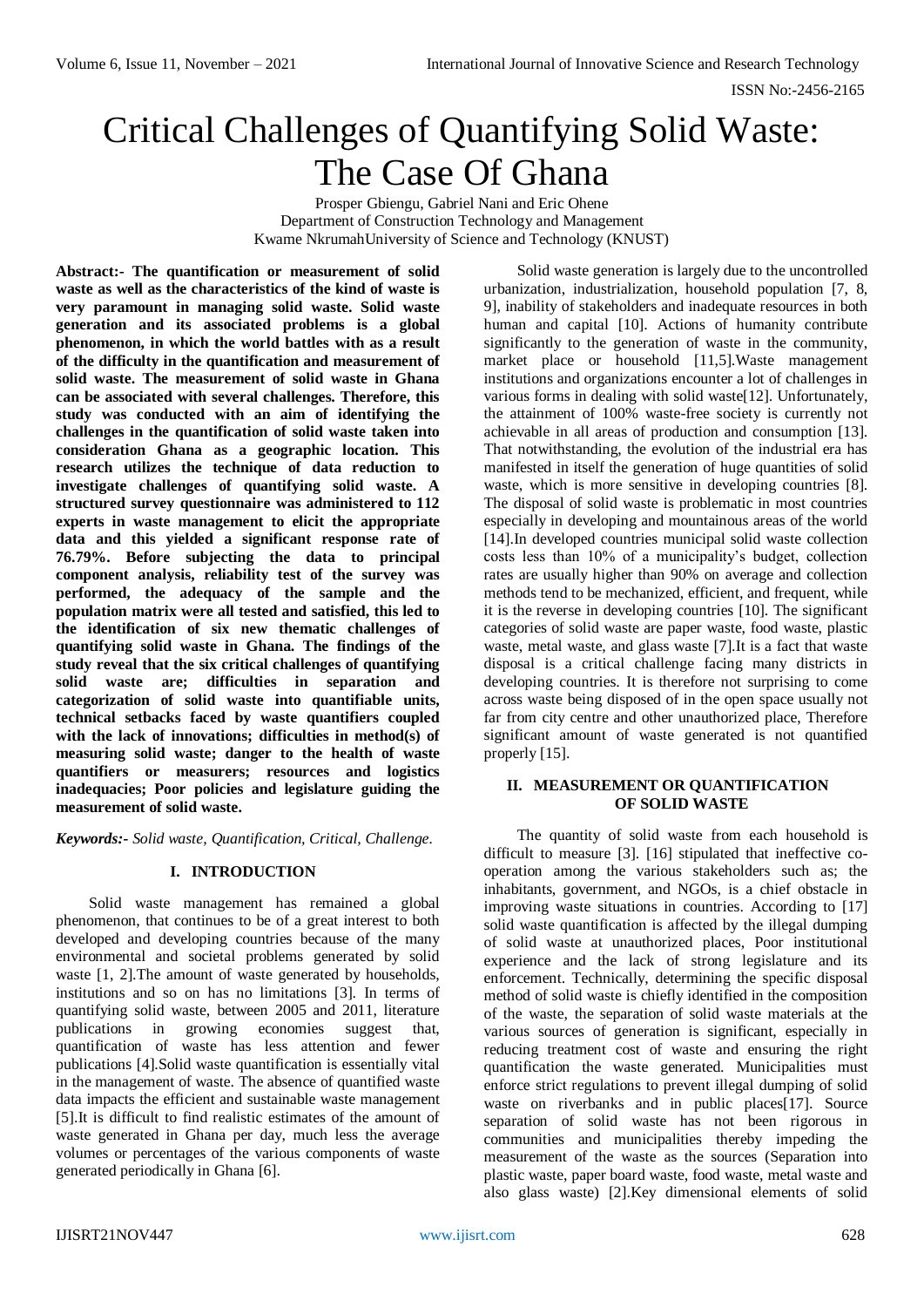waste management such as the design of storage facilities, the disposal techniques or methods, the size of the crew, the extent of resources recovery and the type and frequency of waste collection would be effective when substantial knowledge is available about the quantity and composition of solid waste<sup>[5]</sup>. Proper solid waste management can contribute greatly to the socio-economic value of a country and raise the economic fundamentals of any country [17]. However, these successes or value-adding benefits are opposed by factors in various forms of organizational, technical, cultural, financial and geographical especially in low-income countries, some of which are manageable. There are however, some categories or types of waste that are valuable and has total benefits to both developed and growing economies [18]. The quantification and characteristic of solid waste are very paramount in managing solid waste [5]. The quantification of solid waste in Ghana can be associated with many key constraints [19].

The quantity of solid waste can be determined through the use of numerous methods and techniques. That notwithstanding, the particular method adopted for quantifying the solid waste dictates the level of accuracy of the result. Common methods of quantifying solid waste according to [20] include the following:

Direct weighing or assessing volume: This method involves the quantification of solid waste materials without the need for segregating such waste materials into various types of solid waste such as food waste, industrial waste, household waste, and so on. Assessing volume or direct weighting does not take into consideration waste composition analysis (WCA).Direct weighing of solid waste can be applied at any point of waste generation or the waste materials can be intercepted and quantified during the transfer of such waste.

Waste Composition Analysis: This focuses on the physical separation of solid waste into various components before it is subsequently measured. WCA can be used to determine the total amount of food waste and can also be used to quantify other amounts of different types of solid waste. This technique however establishes the characteristics of each quantified waste component and the amount of materials in each unit. This technique cannot be used to quantifying all types of solid waste but limited to specific categories of solid waste. The moisture content of a particular solid waste content impacts the application of this method in quantifying solid waste and a large sample size is required to use this method.

The use of Records: this method constitutes the use of data collected from previous investigations which can be interpolated to quantify future waste. This method however is suitable for quantifying solid waste from all stages from the generator to the disposal stage. The use of records also involves using a mass balance scale to determine the weight of the solid waste in question. The level of accuracy is dependent on the accuracy of the previous measurements that were undertaken. The use of records to quantify large quantities of solid waste may be inaccurate especially where the previous was juxtaposed from a small quantity of solid waste [20]. The use of existing information for future quantification of solid waste can be problematic but costs less than undertaking new measurements [6].

Inference by calculation: This method is suitable for quantifying solid waste where no direct measurement is undertaken. This method describes the quantity of waste generated by inferring using some form of calculations including the use of the mass balance, modeling and proxy data. The accuracy of this method is dependent on the underlying data.

The mass balance scale: the are several available mass balances that can be used to quantify solid waste. Mass balances of varying sizes and types [20]. The use of large scale to weigh each vehicle and its load at site, the collection of data including the average density of the waste [63].

The quantification of solid waste does not require that an entity use a particular quantification method because the entity's choice of quantification method(s) will be influenced by its particular goals, the scope selected for its waste inventory, and the availability of resources (human, financial). Some quantification methods, such as direct weighing, are straightforward while others, such as a waste composition analysis where solid waste must be separated from other material to be measured can be complex [21].

# *A. Importance of Quantifying Solid Waste*

Accurate measurement of waste generation rate is one of the fundamental prerequisites for planning and designing any waste management program and also that is vital to improve solid waste management practices [22].Reliable national data on waste generation and composition that will inform effective planning on waste management in Ghana are absent [23].

The following as factors necessitating the quantification and measurement of solid waste [20]:

Prioritize action: Closely linked to developing an understanding of waste, this may involve identifying the hot spots of waste (where there is a substantial social, environmental or financial impact). This can help in deciding where and how to start tackling the issue (deciding on which commodities, products or sectors to focus. Estimates can be used to guide financial decisions.

Evaluate a solution or initiative: This is the process in which a combination of quantitative information (amounts of waste) and qualitative information (observations) is obtained to understand if a proposed solution is having a positive impact. This may be during the piloting or testing phase of the proposed solution, or during the solution's full-scale deployment. This type of activity goes by many names, including program evaluation and policy evaluation. Also, estimates of waste may be used in a cost-benefit analysis to see if regulatory action would make economic sense.

Monitor targets: This involves repeated quantification of waste of a particular scope to determine trends over time. This information may be used to determine if targets (national, social, environmental, financial) have been met and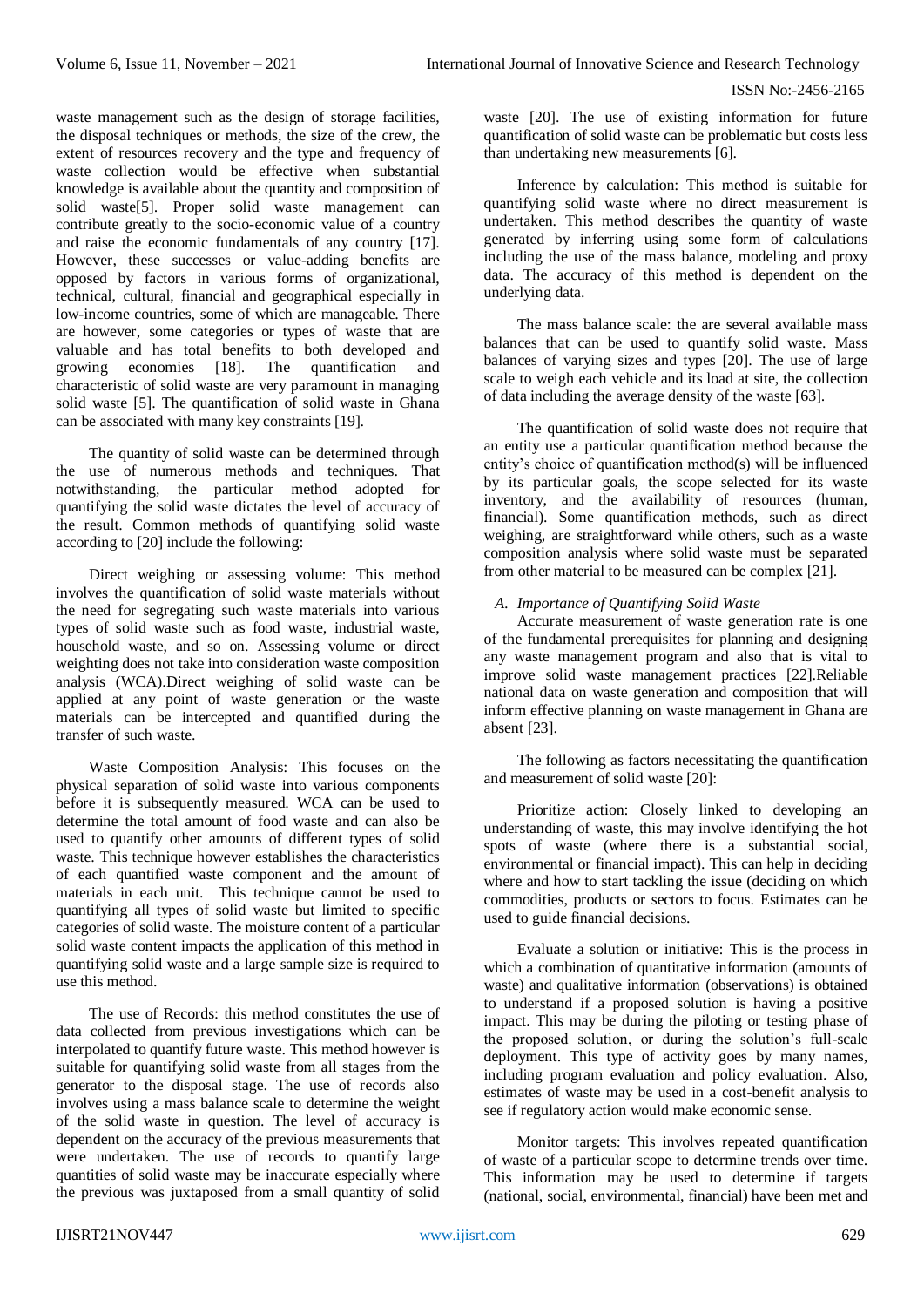may help in understanding whether all the solutions, initiatives and policies currently deployed have had sufficient effect.

Data can be used to estimate a range of metrics (financial, environmental) to support business case development.

#### *B. Challenges of Measuring Solid Waste*

The use of vehicles to transport solid waste to the disposal site and subsequently weighed to determine the weight of the waste are often very absolute and surge the cost of maintenance and operations and decrease the effectiveness of their use [24]. The use of equipment not excluding the weighing scale or the appropriate technology is paramount for waste quantification and management [4].

The measurement of solid waste would be difficult to execute when proper data is not considered especially when the collection and storage are not carried out properly. The storage and collection of solid waste is mostly done adopting the open enclosure storage in most communities. Also, the volume of the storage enclosures should be designed by overestimating the generation of waste, not underestimating it[24].

The absence of sufficient funds for Local governments to execute their mandate of waste collection and subsequently measuring them is a key reason for the involvement of the private sector in the waste industry in Ghana [25]. Taxations within the Local government across District Assemblies in Ghana are inadequate and therefore limited amountof funds are devoted to waste collection, measurement and management [26]. Capital budget expenditures and operational budget expenditures are outsourced to ensure waste management services are implemented. These budget expenditures include infrastructural costs to facilitate the management of waste, cost of operations incurred from the procurement of equipment and machinery and their maintenance as well as labour costs [27]. In quantifying waste, the major constraint companies and organizations face is the finances to acquire the needed tools and equipment. The lack of monetary resources to executive the quantification of waste ranges from the inability to purchase the right tools and equipment through to the inability to properly train or employ workers in the area of waste quantification [28].

A feasible technological advancement that could be used to quantify solid waste by a waste management company relies also on the technical capacity alongside the local environment not only the financial capacity of the company. Data concerning the waste gathering and collection forms the best for quantities but inappropriate to determine the composition and characterization of waste [28].

Also, waste quantification is more challenging especially when the segregation of solid waste is not properly carried out into hazardous and non-hazardous waste substances [29]. The ability to effectively sort out or separate solid waste is a step in the right direction to ensuring the effective quantification and management of the waste. Policymakers and local governments ought to have an interest in the sorting of solid waste. The separation of solid waste is influenced by residents'or the generators' knowledge, availability of waste separation equipment and the incentives. However, households are of the view that sorting out solid waste is complex and difficult, it consumes time and space, and finally, unique facilities need to be designed to aid the sorting of waste. Most households seemingly see sorting of waste as difficulty hinders households' pro-environmental behaviors and hampering the quantification of solid waste using various methods [30].

Separating solid waste into biological or non-biological would aid greatly in measuring or quantifying waste with ease. Waste collection and its subsequent sorting play a vital role in the waste management system because it is a determinant for the feasibilities of recycling and composting. Manual sorting techniques can be used where the plastic components are large enough to justify the time and effort involved, since the method is very labour intensive, has a bad working environment, and is economically unviable. This seriously hampers and distract the quantification process of solid waste. The possibility of human errors should not be neglected [31].

The lack of quantitative data on the volume of waste generated in the Municipality. This situation adversely affects the short-term and long-term planning of waste management in the area, particularly in terms of mobilizing the required financial resources and logistics to ensure the waste management system and efficiency keep pace with the future volumes of the waste stream[32]. Statistic on waste management in low income or developing countries is usually lacking or often misleading since most of the city authorities do not collect or provide an accurate database on solid waste (MSW) [19]. The element of the collection includes not only the gathering of solid waste but also the hauling of waste after collection to the location where the collection vehicle is emptied. Within many assemblies and metropolitans such as the Takoradi metropolis, the collection and disposal of waste is problematic and challenging [28].

The absence of coordination among the relevant government institutions and agencies as a consequence makes the different agencies become the national counterpart to different external support agencies for different solid waste management collaborative projects without being aware of what other national agencies are doing. This leads to duplication of efforts, wasting resources, and unsustainability of overall solid waste management programmes. The lack of effective legislation for solid waste management, which is a norm in most developing countries, is partially responsible for the roles/functions of the relevant organization. Some designated institutions and government agencies are sometimes not clear on the specific roles to play in the management of solid waste, this is more worrisome when there are no any single committees within district assemblies. Government agencies and institutions into waste management most at times do not have well spelt out roles and functions concerning the management of solid waste, this is particularly true in assemblies without designated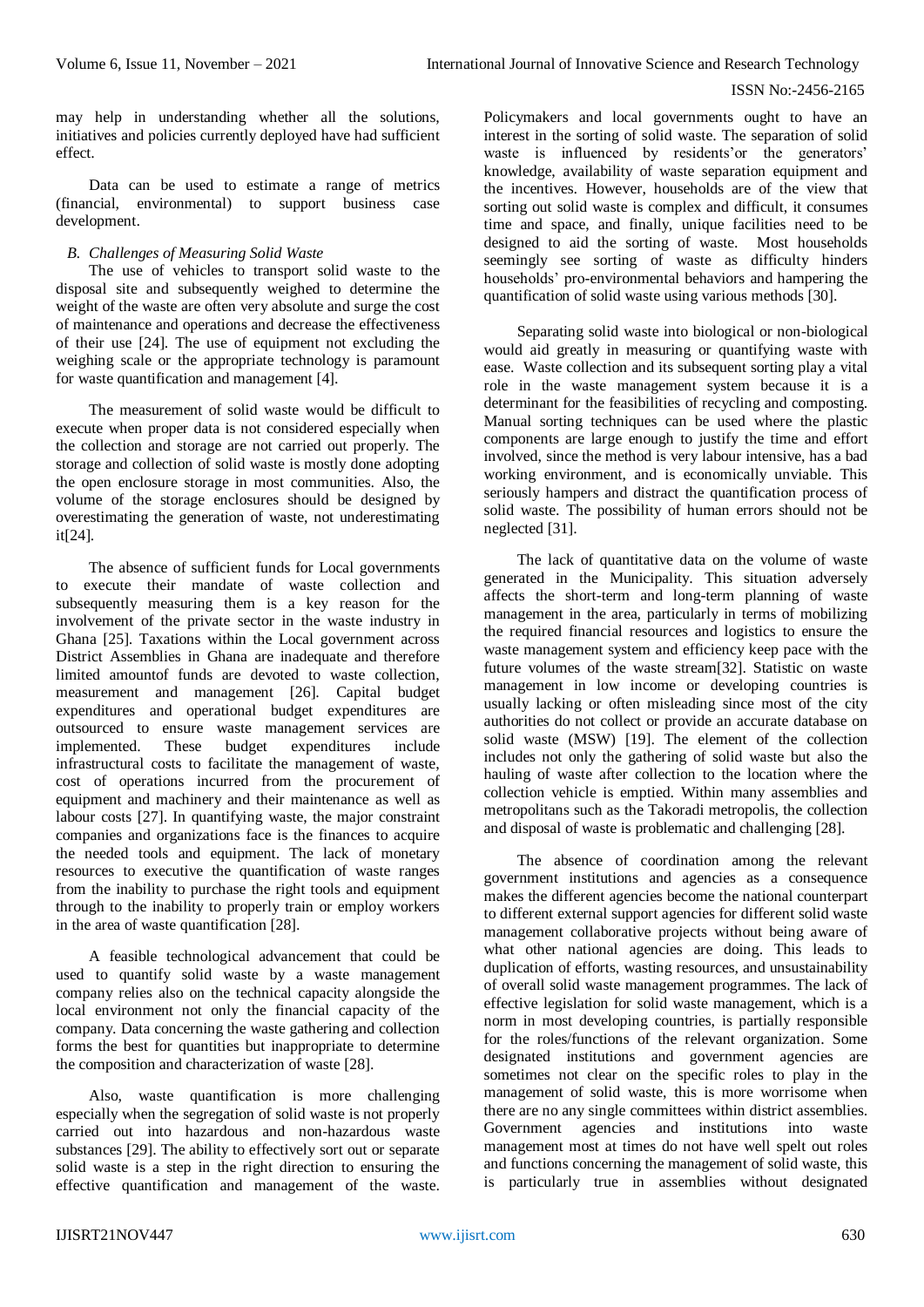committees to coordinates waste management activities [26]. The gathering or collection of solid waste in growing economies is predominant within the urban communities. While those within the rural areas do not have access to waste collection schemes [11].

Solid waste management can therefore be described as the gathering or collection as well as transferring and ensuring the gathered waste is disposed-off from households, institutional, construction waste, and other sources of waste. It is a consequence of the day-to-day activity of human kinds that needs to be managed properly [33].

The cost of solid open dumping is difficult to quantify because of a lack of data on construction and tipping fees. However, dumping incurs substantial costs in lost land value and increases the risk of high disaster-related Large scales are usually available at treatment facilities, costs depending on the proximity and density of the local population to the disposal site [27]. Dumpsite closures can also result in significant costs. In addition to the costs of land, disasters, and dump closures, poor waste management using dumping or uncontrolled burning results in environmental costs from air and water pollution and damage to human health No large scales available: Load-count analysis: Count number of loads categorized in terms of the type of vehicle and weight a few of the loads[10]. Lack of an efficient and suitable collection method. The waste collection system of solid waste [9].

# **III. RESEARCH METHODOLOGY**

The study employed a quantitative research method for this research. In the quantitative research method, the study is not dependent on the researcher. As a result, data is used to objectively measure reality. This research developed a construct of questionnaire to help identify the key challenges of quantifying solid waste in Ghana. Quantitative research creates meaning through objectivity uncovered in the collected data [34]. Quantitative research method is adopted to gather data that is pre determined leading to statistical data analysis [35].Quantitative research method makes it possible to collect a substantial quantity of data for further analysis [36]. This research obtained a total of 86 responses which indeed is substantial for the study.

This study employed a quantitative data collection technique. The location considered for the study comprises three regions of Ghana: Greater Accra, Ashanti and Upper West Region. Waste management companies and professionals in the waste management industry were the focal targets. The chain referral or snowball sampling techniques was employed. This is backed by commonly used to locate hidden populations. This method allows a study sample through referral particularly among research subjects who know other subjects that possess characteristics that are of interest to the specific research [37]. Snowball sampling technique takes advantage of the social network that exists within companies or institutions and providing the researcher with requisite data. This study took advantage of gathering data from persons within the waste management companies with the requisite knowledge on quantifying solid waste by adopting the snowball technique due to the sensitive nature of the research. These persons have good level of practice in the area of waste management and quantification.

The research methodology is summarized into fifteen (15) critical challenges. A closed-ended questionnaire was developed to ascertain the perception of waste management employees on these critical difficulties of quantifying waste. The questionnaire responses were eighty-six (86)highly experienced professionals within the Greater Accra Region, Ashanti Region and the upper west Region of Ghana.

Relative Importance Index (RII) was used to analyze the data gathered through questionnaires. The RII indices were used to ascertain the most pressing challenges. The analysis encompassed the challenges encountered by waste management companies within the three stated regions of Ghanain carrying out the quantification of solid waste. Factor analysis was then employed in the classification of the fifteen critical challenges into six major components. Factor Analysis (FA) attempts to simplify complex and diverse relationships that exist among a set of observed variables by uncovering common dimensions or factors that link together the seemingly unrelated variables and consequently provides insight into the significance of underlying structure of the data. Variables are proposed to explain the complex situation and their interconnections and interrelationships. In this regard the few basic variables and propositions central to understanding remain to be determined. It attempts to identify underlying variables or factors that explain the patterns of correlations within a set of observed variables. FA is often used in data reduction to identify a small number of factors that explain most of the variances observed in a much larger number of manifest variables [38].The suitability of the factor analysis led to the adaptation of the Kaiser-Meyer-Olkin (KMO), Bartlett test of sphere city. The appropriateness of factor analysis was confirmed by using the scree plot on the key components of the challenges identified in this study. When applying these techniques, it is important to determine how many factors to retain by using the scree plot. This decision is sometimes based on a visual inspection of the Scree plot [39]. The Kaiser-Meyer-Olkin (KMO) was also adopted in this study in line with the factor analysis to confirm the adequacy of the sample used for the factor analysis. KMO statistic varies between 0 and 1. A KMO value greater than 0.50 is recommended [40].

Piloting of the questionnaire among some industry workers and university lectures was carried out to verify the reliability and validity before distributing to the target population. Respondents were asked to rank the variables using a five-point Likert scale. The rankings were mapped as '1= Not severe' '2= less severe' '3= moderately severe' '4= severe' '5= very severe'. The criticality of the variables was ranked using the relative importance index. This was based on the suggestions that the mean, as well as standard deviation, are statically reliable to evaluate and draw conclusions on [41].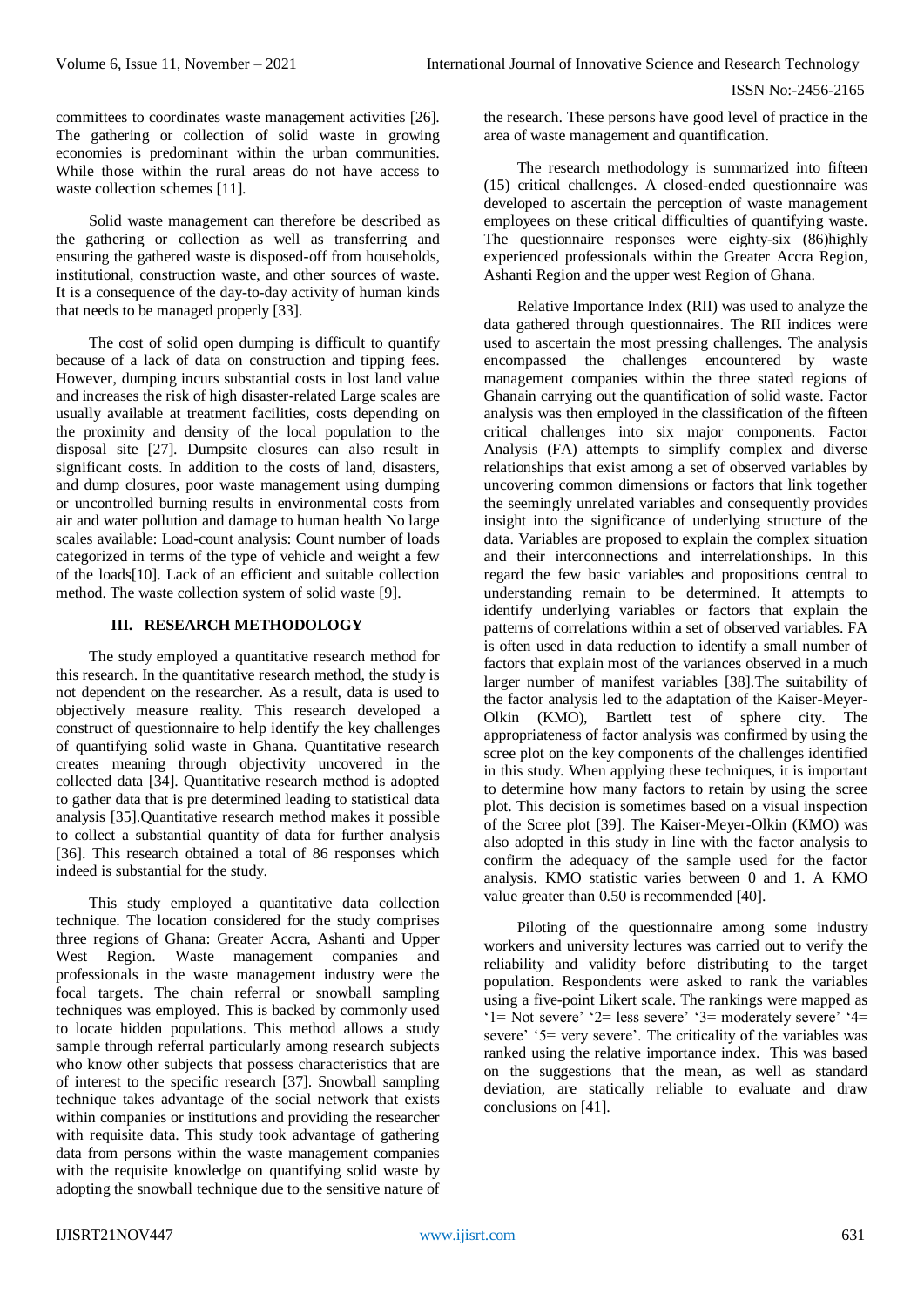# **IV. RESULT AND DISCUSSIONS**

Statistical package for social sciences (SPSS) was used to code the data gathered from the respondents in the field. Inferential as well as descriptive statistical tools were used in analyzing the data. The relative importance index and factor analysis were used to analysis the fifteen (15) critical challenges that impede the measurements of solid waste.

| Code            | <b>Challenges</b>                                          | <b>Std. Deviation</b> | <b>RII</b> | Rank            |
|-----------------|------------------------------------------------------------|-----------------------|------------|-----------------|
| C1              | <b>Technological difficulties</b>                          | 0.652                 | 0.763      | $I^{st}$        |
| C2              | Inadequate separation of solid                             | 0.660                 | 0.763      | $2^{nd}$        |
| C <sub>3</sub>  | Financial difficulties                                     | 0.841                 | 0.758      | $3^{rd}$        |
| C4              | Absence of standards of measuring waste                    | 0.817                 | 0.756      | $4^{th}$        |
| C5              | Insufficient technical resources and capacity              | 0.631                 | 0.751      | $5^{th}$        |
| C6              | Composition of solid waste                                 | 0.796                 | 0.748      | 6 <sup>th</sup> |
| C7              | Difficulties in gathering or collecting solid waste        | 0.803                 | 0.746      | 7 <sup>th</sup> |
| C8              | Lack the needed infrastructure                             | 1.001                 | 0.744      | $8^{th}$        |
| C9              | Absence of waste collection data                           | 0.931                 | 0.742      | $Q^{th}$        |
| C10             | Illegal dumping of solid waste                             | 1.008                 | 0.737      | $10^{th}$       |
| C <sub>11</sub> | Measurement of the weight or volume of waste is completed  | 0.997                 | 0.721      | $II^{th}$       |
| C12             | Poor institution experience on solid measuring solid waste | 0.899                 | 0.719      | $12^{th}$       |
| C13             | Time consuming manual process                              | 1.271                 | 0.709      | $13^{th}$       |
| C14             | Health hazards to waste quantifiers or measurers           | 1.013                 | 0.705      | $14^{th}$       |
| C15             | Absence of a compelling legislature                        | 1.011                 | 0.665      | $15^{th}$       |

Table 1: RII ranking of the challenges

Inferring from the above table (Table 1), indicates the responses of the respondents suggesting that inadequate

separation of waste is a key constraint in quantifying solid waste with standard deviation of 0.660 and RII of 0.763. from Table 1 above, it was ranked first (1st). The waste separation is being characterized by inadequate waste bin to store different categories of waste, the lack of space for storage of waste, householders and other generators of waste unwillingly to separate [42]. Waste segregation or separation is a cumbersome process and households complain of not being used to separating waste, and the fear that waste sorted at homes would get mix up later when collected [43]. Respondents further agreed that technological difficulties constitute the second (2nd) key challenges that impedes the quantification of municipal solid waste. It has a standard deviation of 0.652 and RII OF 0.763. Waste. To minimize the volume of the waste, the dump was often binned. Unfortunately, this method is still being used in remote or sparsely populated areas in the world. As better waste-disposal technologies were developed and as values changed, more emphasis was placed on the environment and quality of life. Dumping and open burning of wastes is no longer an acceptable practice from an environmental or health perspective. While the technology of waste disposal has evolved during the past several decades, options are still limited [44]. Financial constraint was ranked fourth (3th). This again is consistent with assessing volume requires physical access to the FLW, costs will be related to ease of access. If multiple sites are included in the scope, then visiting them will add to costs, as will purchasing or renting relevant measuring device.

Building up the cost quantifying solid waste comprise of the following: cost of equipment, cost of maintenance, insurance and servicing of equipment, annual cost salaries and other allowances, other costs of operations including office spaces and personal protective equipment (PPE) [20].

## **V. FACTOR ANALYSIS (FA)**

Factor analysis is intimately involved with questions of validity. The critical constraints identified in the study was subject to factor analysis to verify the sampling adequacy. The data subjected to the factor analysis indicted that the sample size was adequate and greater than the 0.50. The KMO value for this analysis is 0.568. A KMO figure not exceeding 0.50 is an indication that the researcher has to increase or reconsider the variables [45]. The Kaiser-Meyer-Olkin Test of Sampling Adequacy (KMO) is a measure of the shared variance in the items [40]. This therefore suggest that the sample for this data is adequate and sufficient. The challenges affecting the quantification of solid waste identified for this study were fifteen in total. Due the large number of the variables prompted the need to reduce them into fewer coherent numbers, hence the use of the rotated component matrix. The importance of adopting the data reduction strategy by subjecting the data to the factor analysis [46] reflecting that the clusters of variables are in common but related factors [47]. To evaluate if this determinant value is statistically different from zero, Bartlett's Test of Sphericity is used as shown in the table below. The table below shows the KMO and Bartlett's test where the factor loadings exceeds o.50 [45]. The 0.568 implies the data was sufficient to proceed with the factor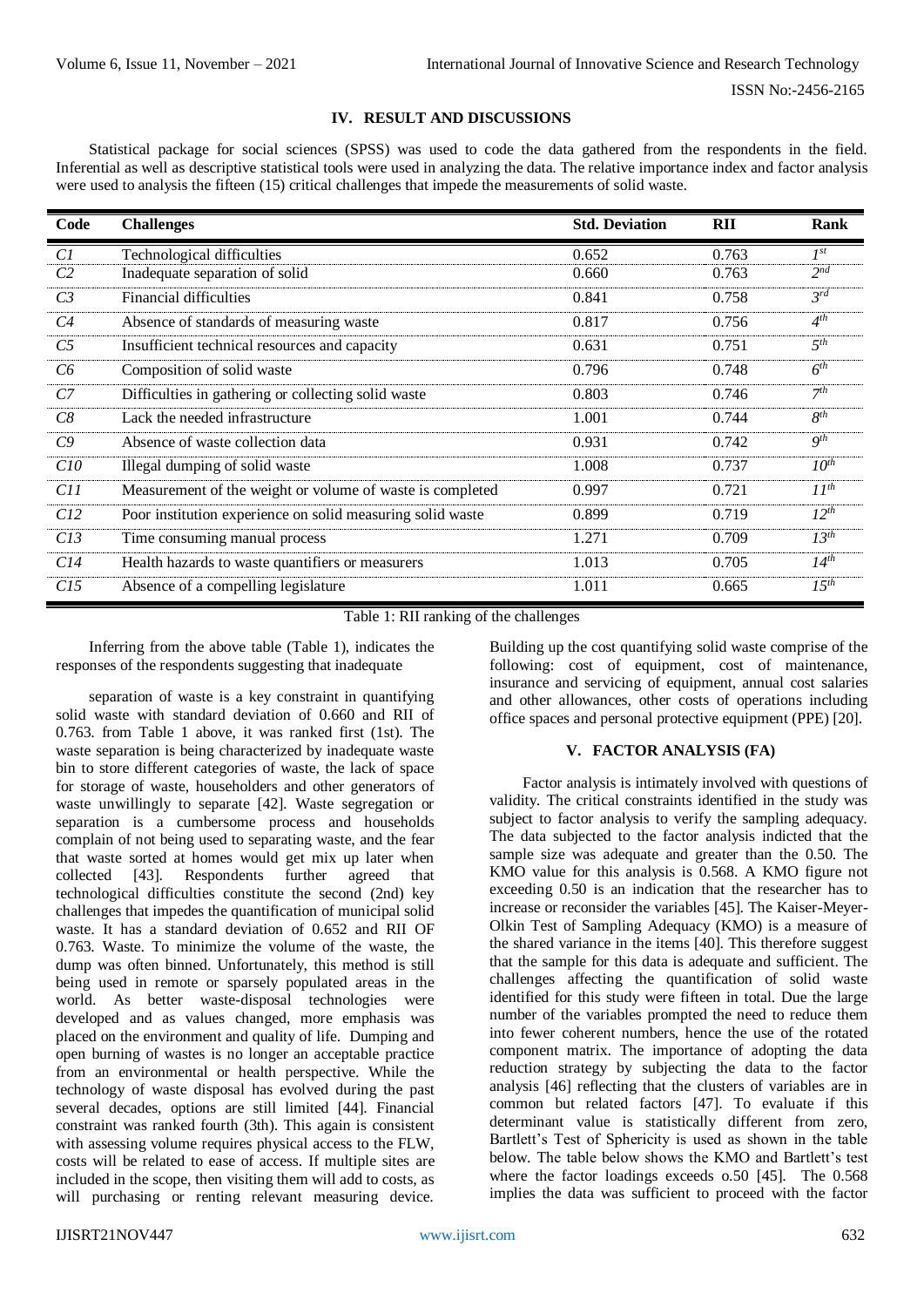analysis [50]. The Bartlett;s test of sphericity shows that the Chi-squared is 351.155, which is a clear manifestations that there is no need for null hypothesis, The null hypothesis of Bartlett's test states that the observed correlation matrix is equal to the identity matrix, suggesting that the observed

matrix is not factorable [51], the degree of freedom was 105 which is significant at 0.05 level of significance and all the key strategies identified for this study has being included. All this pointed out factor analysis is necessary for this study and the results are clear manifestation.

| Kaiser-Meyer-Olkin Measure of Sampling Adequacy. |                                  |         |
|--------------------------------------------------|----------------------------------|---------|
| Bartlett's Test of Sphericity                    | Approx. Chi-Square               | 351.155 |
|                                                  |                                  | 105     |
|                                                  | Sig.                             | 000     |
|                                                  | Table 2: KMO and Bartlett's Test |         |

The Kaiser-Meyer-Olkin is the measure of sampling adequacy, which varies between 0 and 1. The values closer to 1 are better and the value of 0.5 is the suggested minimum. above. A bare minimum of 0.5 and the value between 0.5 and 0.7 are mediocre [40], value between 0.7 and 0.8 are good, value between 0.8 and 0.9 are great and value between 0.9 and above are superb [64]. To evaluate if this determinant value is statistically different from zero, Bartlett's Test of Sphericity is used [51]. The table below indicates the total variance explained (Eigen values) The components considered are those with Eigen value greater

than or one (1). The table suggests that not all the key constraints identified were maintained but was extracted into six (6) components. The initial Eigen values of all the variables used in the factor analysis. The second(2nd) three columns show initial sums of squared loading and the last three columns portraying the rotation sums of squared loadings. The rotated sums of the squared characterizes the various allocations subsequent to the use of the Varimax rotation. The six (6) components retained as shown in the table below is sum up to 70.464%. of all the variance.

| Extraction Sums of Squared Loadings |              |       | Rotation Sums of Squared Loadings |              |  |  |  |
|-------------------------------------|--------------|-------|-----------------------------------|--------------|--|--|--|
| % of Variance                       | Cumulative % | Total | % of Variance                     | Cumulative % |  |  |  |
| 19.983                              | 19.983       | 2.058 | 13.721                            | 13.721       |  |  |  |
| 14.579                              | 34.562       | 2.033 | 13.553                            | 27.273       |  |  |  |
| 12.468                              | 47.030       | 1.787 | 11.911                            | 39.185       |  |  |  |
| 8.704                               | 55.734       | 1.713 | 11.423                            | 50.608       |  |  |  |
| 7.889                               | 63.623       | 1.683 | 11.218                            | 61.826       |  |  |  |
| 6.841                               | 70.464       | 1.296 | 8.639                             | 70.464       |  |  |  |
|                                     |              |       |                                   |              |  |  |  |

Table 3: Initial and Rotated Matrix

The rotation of the squared loading is a representation of various distributions after the varimax with Kaiser normalization. The rotation of the varimax leads to an increase of the variance of each factor [52]. Conventionally, at least two or three variables must load on a factor so it can be given a meaningful interpretation [53].If an item is not significantly correlated to any of the factors (generally considered to be less than 0.30) and does not provide a

conceptually vital dimension to the measure, the item should be removed. The secondary loading (or cross-loading) should be no greater than 0.32 [48]. A loading of .50 is enough to be considered strong. Each challenge or constraint that impedes the measurement of solid waste is loaded on a variable exceeding or greater than 0.50. Varimax makes it easy and less difficult to construe of the factor analysis compared to other rotation techniques [49].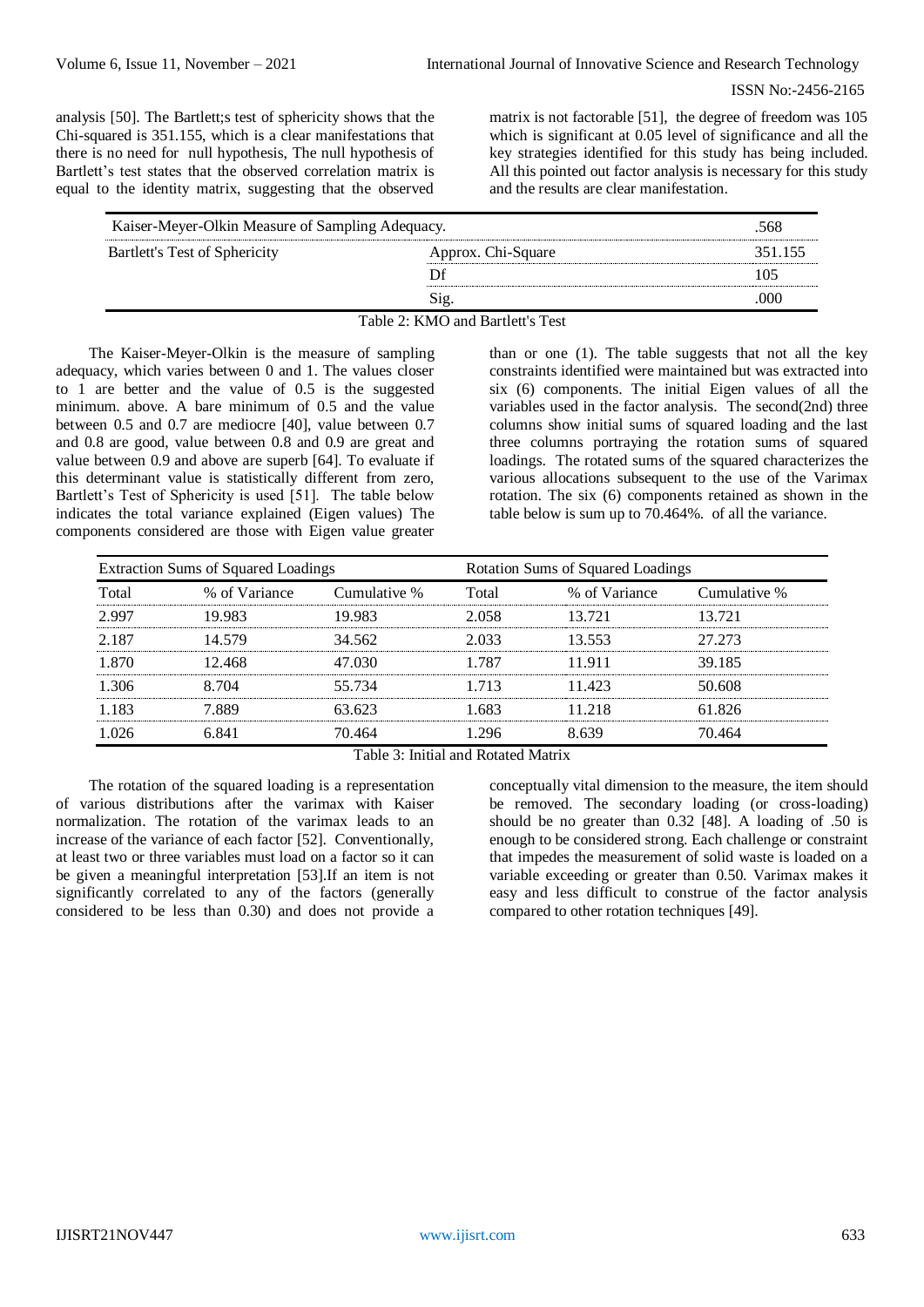| Code               | Component                                                               | Component |             |              |                         |      |          |
|--------------------|-------------------------------------------------------------------------|-----------|-------------|--------------|-------------------------|------|----------|
|                    |                                                                         | 1         | $\mathbf 2$ | $\mathbf{3}$ | $\overline{\mathbf{4}}$ | 5    | 6        |
| <b>Component 1</b> | Difficulties in separation and categorization                           |           |             |              |                         |      |          |
|                    | of solid waste into quantifiable units                                  |           |             |              |                         |      |          |
| C <sub>2</sub>     | Inadequate separation of solid                                          | .542      |             |              |                         |      |          |
| C6                 | Composition of solid waste                                              | .716      |             |              |                         |      |          |
| C7                 | Difficulties in gathering or collecting solid waste                     | .706      |             |              |                         |      |          |
| C9                 | Absence of solid waste collection data                                  | .741      |             |              |                         |      |          |
| Component 2        | Technical challenges faced by waste                                     |           |             |              |                         |      |          |
|                    | quantifiers coupled with the lack of<br>innovations                     |           |             |              |                         |      |          |
| C12                | Poor institutional experience on solid measuring solid waste            |           | .716        |              |                         |      |          |
| <b>Component 3</b> | Difficulties in method(s) of measuring solid waste                      |           |             |              |                         |      |          |
| C11                | Measurement of the weight or volume of waste is complicated             |           |             | .739         |                         |      |          |
| C <sub>4</sub>     | Absence of standards of measuring waste                                 |           |             | .843         |                         |      |          |
| C13                | Time consuming manual process                                           |           |             | .747         |                         |      |          |
| <b>Component 4</b> | Danger to the health of waste quantifiers or measurers                  |           |             |              |                         |      |          |
| C14                | Posing health hazards to waste quantifiers or measurers                 |           |             |              | $\overline{.7}$<br>45   |      |          |
| <b>Component 5</b> | Resources and logistics inadequacies                                    |           |             |              |                         |      |          |
| C1                 | Technological difficulties                                              |           |             |              |                         | .624 |          |
| C <sub>3</sub>     | <b>Financial difficulties</b>                                           |           |             |              |                         | .797 |          |
| C8                 | Lack of the needed infrastructure                                       |           |             |              |                         | .857 |          |
| C <sub>5</sub>     | Insufficient technical resources and capacity                           |           |             |              |                         | .838 |          |
| <b>Component 6</b> | Poor policies and legislative guiding the measurement of solid<br>waste |           |             |              |                         |      |          |
| C15                | Absence of a compelling legislature                                     |           |             |              |                         |      | .5<br>55 |
| C10                | Illegal dumping of solid waste                                          |           |             |              |                         |      | .7<br>71 |

#### Table 4: Rotated Component Matrix

Extraction method: principal component analysis. Rotation method: Varimax with Kaiser Normalization. Rotation converged in 6 iterations

#### *A. Component 1: Difficulties in separation and categorization of solid waste into quantifiable units*

The total variance for this key component sums up to 13.721% of the entire variances. The individual key challenges in this component is collective identified as difficulties in separation and categorization of solid waste into quantifiable units. The research outcome regarding this component is geared towards ascertaining significantly the crucial constraints identified under the component. Inadequate separation of solid has a factor loading of 54.2%, composition of solid waste (71.6%), constraints in gathering or collecting solid waste 70.6% and the absence of waste collection data comprises of 74.1%.Composition of waste entails the component of waste stream as a percentage of the total mass waste generated [54].The findings revealed significant setback in quantifying solid waste to include the inability to segregate solid waste according to the various components within households, institutions and organizations. Quantifying solid waste and determining the composition is problematic. This is more predominantly in rural settlements in developing nations [2].Waste

composition differs not just country to country, region to region but also household to household even within the same community [54]. Segregating solid waste into organic, metal, glass, rubber, food, yard waste, plaster paper and textile waste, hazardous waste, leather and so on is demanding, time wasting and challenging as well. The composition and characteristics of solid waste requires stringent and detailed examination [22].Records are data, often collected for other purposes, that can be used to quantify solid waste. Examples include waste transfer receipts and warehouse records. This method has the potential to be used to quantify solid waste. Waste quantification data can be used as part of other approaches or strategies for quantifying solid waste. It may be difficult to assess the accuracy of records in cases where the method used to generate the data is not clear. If records are to be used to quantify solid waste, the method used to obtain the data in the records should be understood, so that the accuracy can be determined. The use of existing information to quantify future waste is one of the most cost-effective methods and therefore should be one of the first avenues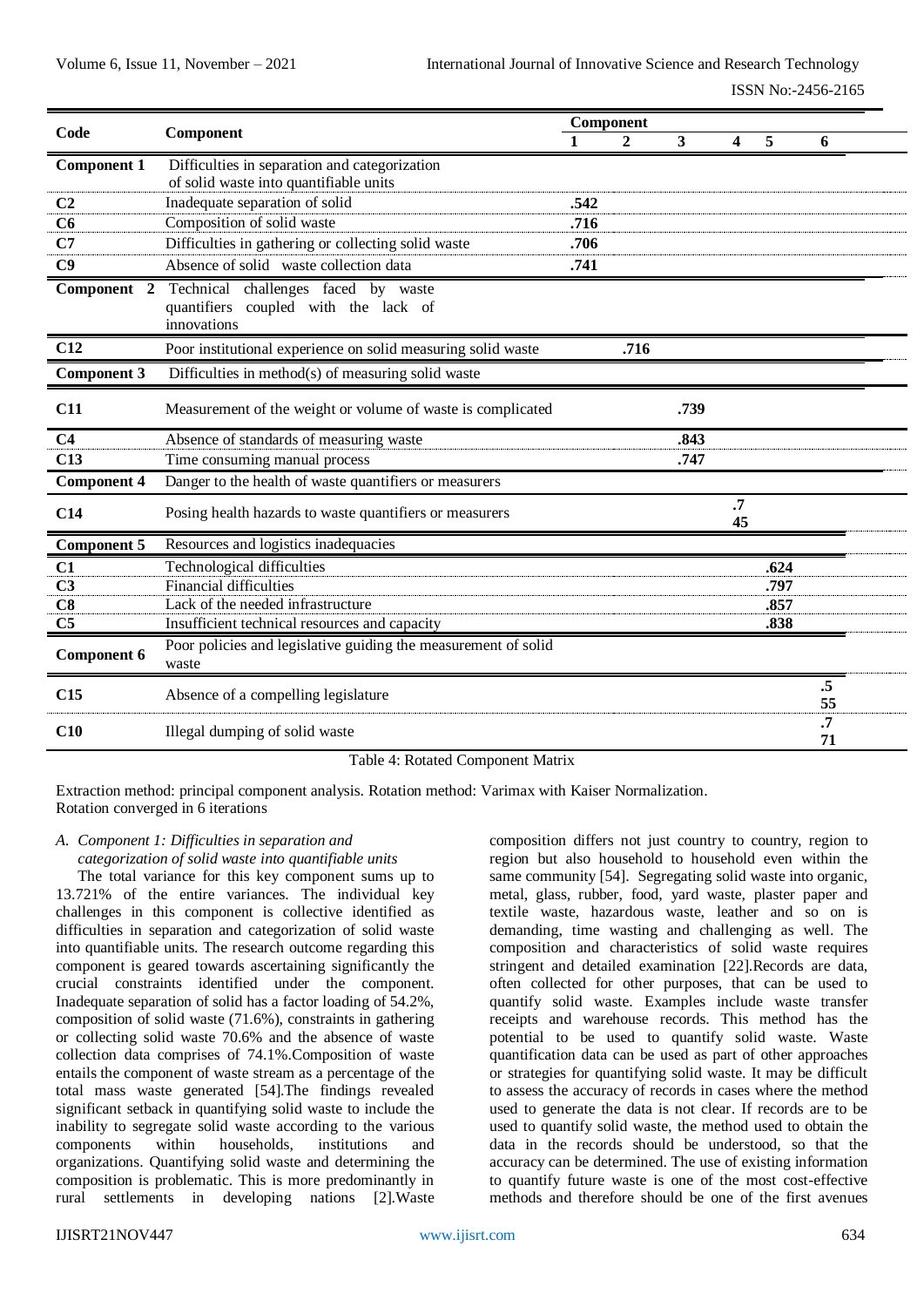explored. It requires appropriate records being available, accessible and well understood by the person using them [20].

## *B. Component 2:Technical setbacks faced by waste quantifiers coupled with the lack of innovations*

The principal component summed up to 13.553% of the total variance. This component was named technical setbacks face by waste quantifiers coupled with the lack of innovations. Technical factors influencing the system are related to lack of technical skills among personnel within municipalities and government authorities in the quantification of solid waste. Lack of resources, poor institutional framework, coupled with the truncated capacity in terms of both human and capital requirement or resources has hampered the quantification and management of solid waste in growing economies in a deprive and deplorable condition [55].The structure of the organization is concerned with the dissemination of roles, functions and the effective training of employees on the processes, methods and the overall capacity of the company in dealing with solid waste. Waste management institutions are confronted with the capacity to carry out capacity building among employees, strategic planning and decentralization responsibilities. While, especially waste management companies in the private sector are faced with competitive bidding, regulatory instruments as well as monitoring and controlling systems [56].

# *C. Component 3:Difficulties in method(s) of measuring solid waste*

This component occupies 11.911% of the total variances. The method and procedure in used in quantifying solid waste poses threat to the quantification of solid waste as shown in the table above. The factor loadings for the individual components are 73.9% for challenges pose by measuring of the weight or volume of waste, the absence of specific standards of quantifying solid waste across board (84.3%) and 74.7% for time consuming manual process usually adopted in quantifying and segregating solid waste. The unique name identified for this component is difficulties in method(s) of measuring solid waste. Sorting out or separation of solid waste requires a more mechanized systems and machines even though other unapproved methods are often adopted, precious time is spent using these crude techniques although sometimes efficient. The use volume as a measure of quantity of waste can be misleading and inaccurate as adopted by some institutions [57]. A cubic meter of loose wastes is a different quantity from a cubic meter of compacted wastes with regards to both collection vehicle and at the landfill site or any other final disposal point[6]. The use of weighing as a method of quantifying solid waste though when compared to the other quantification methods gives a more accurate estimate. The use of the weighing scale, especially when measurement is required at more than one location is cumbersome to carry around. A weighing device must be purchased (or rented) and transported, and solid waste must be sampled and moved to the device. From a practical perspective, weighing is often not feasible. The quantification methods that involves analyzing the composition of waste and its

characterization can be complex and complicated requiring specialists to execute [21]. The use regression model to quantify the amount of waste generated by household and solid waste at the municipal level but indicated that this model is complex and complicated as adopted by some waste management professionals [59].

## *D. Component 4: Danger to the health of waste quantifiers or measurers*

Component four is made of health hazards which is posed to waste quantifiers or measurers and people who handled waste in general. The handling of waste poses serious risks and life threaten to people if not properly handled. The factor loading for this component is 74.5%. The principal component sums up to 11.423% of the total variance. [6] indicated waste is hazardous if it poses substantial threat to life and the environment. All individuals exposed to hazardous waste are potentially at risk, including those within health-care establishments that generate hazardous waste, and those outside these sources who either handle such waste or are exposed to it as a consequence of careless handling. Poor efficiencies, undesirable health impacts, environmental problems and social issues (such as informal communities working in unsafe conditions) due to centralized approach to waste management) [58]. Solid waste from all sources including those generated in households and industries have the potential to exhibit characteristics of hazardousness[60].

# *E. Component 5: Resources and logistics inadequacies*

The principle component accounted for 11.218% of the total variance. The factor loading for technological difficulties was 62.4%, financial difficulties 79.7%, lack of the needed infrastructure 85.7%, and insufficient technical resources and capacity is 83.8%. The collective identity for this component is resources and logistics inadequacies. The quantification of solid waste requires different skills, expertise and methods. The use of some methods would even require statisticians' involvements and advice as well as knowledge from other professionals using specific methods to determine the quantity of solid waste [21]. There is the need to use modern technology in the quantification, segregating and characterizing solid waste. Light solid waste materials such as paper and paper bag can easily be sorted out using the machine designed to contain a conveyor belt and fan while the magnetic in built would aid in segregating ferrous and other heavy metals materials [57]. However, these machines were lacking or in total absences in some of the companies visited within the chosen regions of the study. Innovative and technological expediencies ought to be encouraged other than the use of the use of outmoded conventionally method across[58].There is therefore, the need for human resources to be equipped with the needed skills necessary for the measurement solid waste. Promoting public-private partnerships to implement infrastructure projects in different stages of municipal waste and management such as collection, quantification, transport, recycling, composting, waste to energy [61]. The build-up of the cost may will be incurred leading the quantification of solid waste include the cost of the equipment, cost of maintenance, insurance and servicing of equipment, annual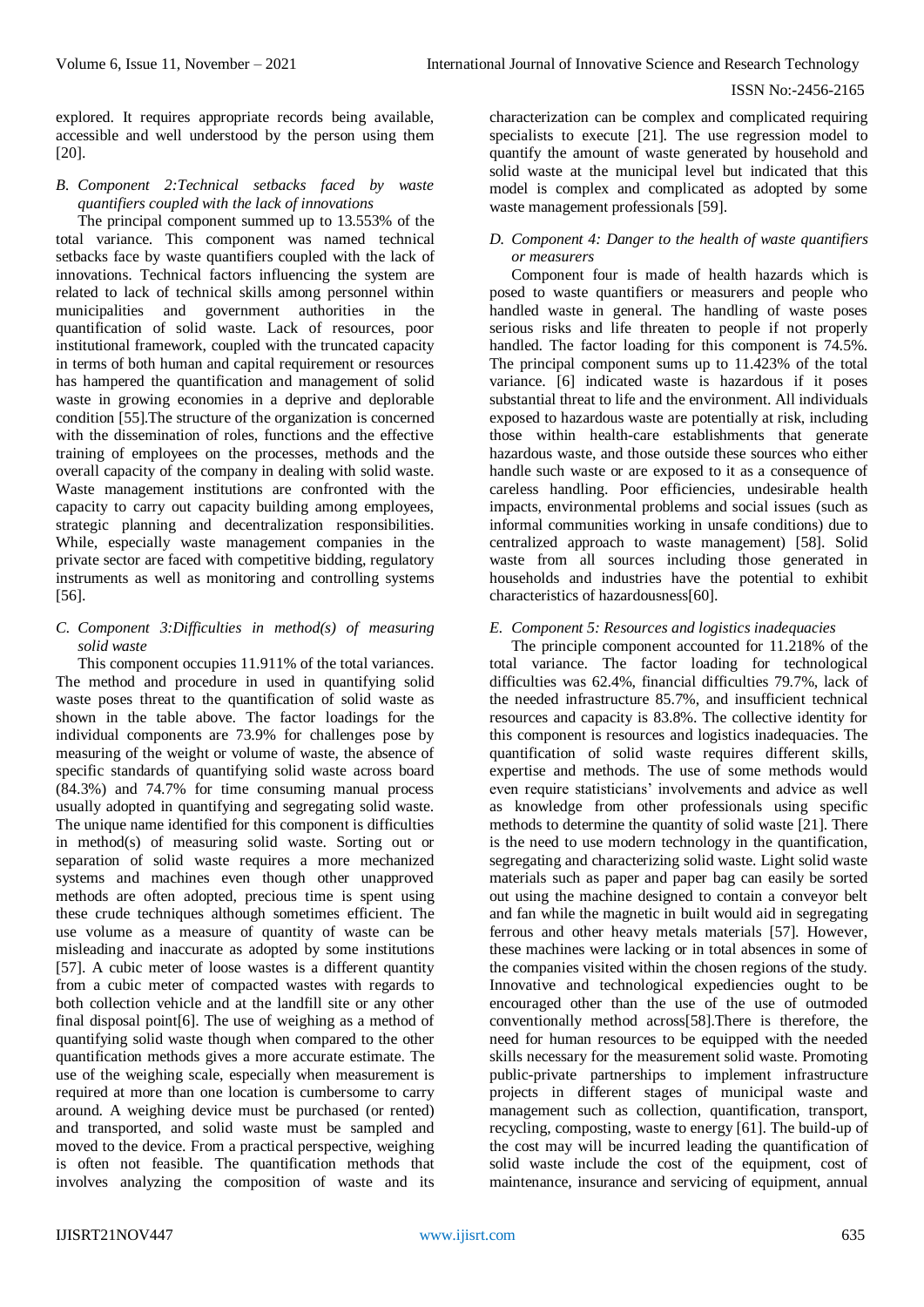cost of salaries and other allowances, cost of operations including office space and personal protective equipment. Other costs may include purchasing dustbins, plastic buckets for weighing sorted waste materials, nose masks and gloves.Some respondents did mention the breakdown of the only scale available for weighing and quantifying at the disposal points.

# *F. Component 6:Poor policies and legislature guiding the measurement of solid waste*

The key component accounted for 8.639%. Absence of compelling legislature has a factor loading of 55.5% and illegal dumping of solid waste has a factor loading 77.1%. The lack of an adequate policy and regulatory framework complicates matters even further. Research has proven that command and control approach alone cannot and will not improve waste quantification and management practices. Command and control should be supplemented by marketbased instruments with incentives and disincentives so as to stimulate investments and entrepreneurship to transform waste management into an environmentally sound and socially acceptable business. Some countries lack regulations on certain waste streams such as e-waste. Countries that do not have formal infrastructures for recyclables collection, have only recently started legally recognizing the huge numbers of waste pickers who perform such a crucial service for the sector. By doing so, they are not only protecting and empowering the poor, but are also proceeding towards meeting relevant MDGs. Ensures multistakeholder participation in decision-making process by involving Non-Governmental Organization (NGOs), Community Based Organization (CBOs), rag pickers, private sector, residential and commercial communities with the government. Brings waste workers into the formal economy and providing them with safe working conditions. Apart from ensuring better living and working conditions for the rag-pickers, the initiative safeguarded the labour rights and successfully addressed the issue of child labour in waste-picking activities [62].

### **VI. CONCLUSIONS**

There are significant challenges impeding the quantification of solid waste directly and indirectly. This is more predominate in the rural communities and within municipalities, institutions or organizations that are unable to engage the services of well-established waste management companies to carry out this mandate of quantifying and managing their waste. Quantitative research technique was used for this study and the snowball or referral method adopted in other to reach the sampled population with the requisite expertise in the quantification of solid waste. Respondents ranked the challenges using a five-point Likert scale. These respondents are stakeholders directly involved in the measurement or quantification of solid waste in the study areas. The application of factor analysis categorized the fifteen identified challenges into six key challenges which are difficulties in separation and categorization of solid waste into quantifiable units, technical challenges face by waste quantifiers coupled with the lack of innovations, difficulties in method(s) of measuring solid waste, inability to meet the health and

safety standards, resources and logistics inadequacies and poor policies and legislature guiding the measurement of solid waste. The Cronbach alpha coefficient test showed the reliability of the scale and the KMO and the Bartlett's test of sphere city indicated that the sampling adequacy of this publication.

The research places emphasis on the need to quantify solid waste as it aids in the prioritizing actions on the management of waste, evaluate a solution to the handling of solid waste, repeated quantification of waste to determines the trend of waste generation in specific areas [20]. This publication established fifteen crucial setbacks in quantifying solid waste through the piloted and extensive literature review by previous authors. As population increases, urbanization takes place, institutions and industries grow, waste generated would continuous to exist. The quantification of waste is paramount and the challenges that confront measurement of waste herein identified need to be addressed. Waste management companies, households, local government, industries, NGOs and all other stakeholders need to be involved partial because the generation of waste and its quantification starts from these sources. To achieve proper segregation of waste, it must begin at the generation sources especially in less developed communities where there is no designed machine to segregate waste which would eventually yield effective quantification.

#### **REFERENCES**

- [1.] Adu-Boahen, K., Atampugre, G., Antwi, K. B., Osman, A., Osei, K. N., Mensah, E. A., &Adu-Boahen, A. O. (2014). Waste management practices in Ghana: challenges and prospect, Jukwa Central Region. International Journal of Development and Sustainability, 3(3), 530-546.
- [2.] Taghipour, H., Amjad, Z., Aslani, H., Armanfar, F., &Dehghanzadeh, R. (2016). Characterizing and quantifying solid waste of rural communities. Journal of Material Cycles and Waste Management, 18(4), 790-797.
- [3.] Bai, R., &Sutanto, M. (2002). The practice and challenges of solid waste management in Singapore. Waste management, 22(5), 557-567.
- [4.] Guerrero, L. A., Maas, G., &Hogland, W. (2013). Solid waste management challenges for cities in developing countries. Waste management, 33(1), 220- 232.
- [5.] Ejaro, S. P., &Jiya, S. N. (2013). Source Specific Quantification, Characterisation and Management of Solid Waste in Lapai, Niger State, Nigeria. Ethiopian Journal of Environmental Studies and Management, 6(5), 561-569.
- [6.] United Nations Environmental Programme, (2009). Developing Integrated Solid Waste Management Plan Training Manual. Volume 1, Washington Dc: United Nation Environmental Programme
- [7.] Ying-Chu, C. (2018). Effects of urbanization on municipal solid waste composition. Waste management, 79, 828-836.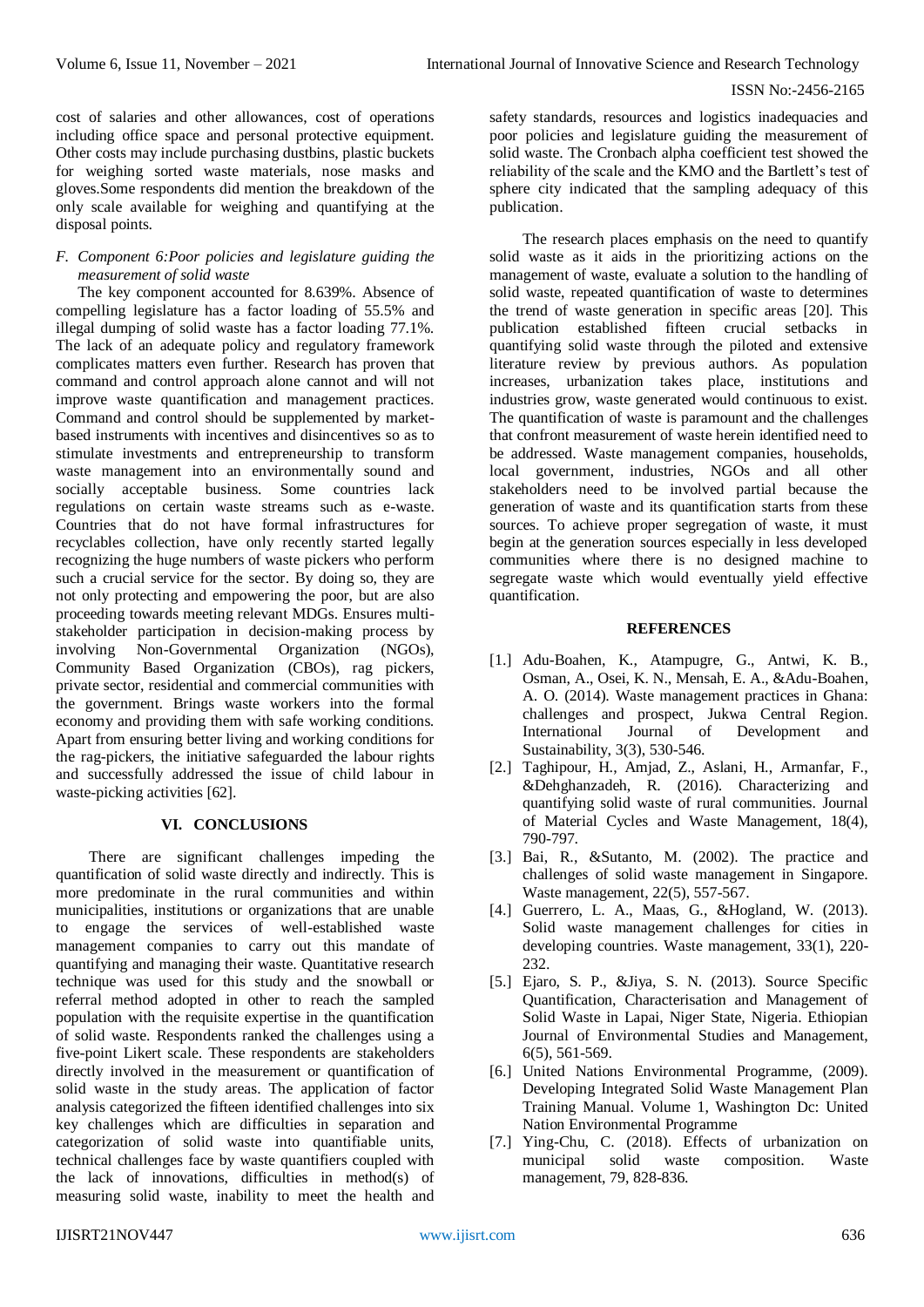- [8.] Abdoli, M. A., Rezaei, M., &Hasanian, H. (2016). Integrated solid waste management in megacities. Global Journal of Environmental Science and Management, 2(3), 289-298.
- [9.] Hui, Y., Li'ao, W., Fenwei, S., & Gang, H. (2006). Urban solid waste management in Chongqing: Challenges and opportunities. Waste management, 26(9), 1052-1062.
- [10.] Hoornweg, D., &Bhada-Tata, P. (2012). What a waste: a global review of solid waste management (Vol. 15, p. 116). World Bank, Washington, DC.
- [11.] Zurbrugg, C. (2002). Urban solid waste management in low-income countries of Asia: How to cope with the garbage crisis. Presented for: Scientific Committee on Problems of the Environment (SCOPE) Urban Solid Waste Management Review Session, Durban, South Africa, 1-13.
- [12.] Abbas, Ismail I., Jinane K. Chaaban, A. R. Abdel-Rahman Al-Rabaa, and A. Shaar. "Solid Waste Management in Lebanon: Challenges and Recommendations." Journal of Environment and Waste Management 4, no. 2 (2017): 053-063.
- [13.] Zaman, A. U. (2015). A comprehensive review of the development of zero waste management: lessons learned and guidelines. Journal of Cleaner Production, 91, 12-25.
- [14.] Kuniyal, J. C., Jain, A. P., &Shannigrahi, A. S. (2003). Solid waste management in Indian Himalayan tourists' treks: a case study in and around the Valley of Flowers and Hemkund Sahib. Waste Management, 23(9), 807- 816.
- [15.] Al-Khatib, I. A., Monou, M., Zahra, A. S. F. A., Shaheen, H. Q., &Kassinos, D. (2010). Solid waste characterization, quantification and management practices in developing countries. A case study: Nablus district–Palestine. Journal of environmental management, 91(5), 1131-1138.
- [16.] Zotos, G., Karagiannidis, A., Zampetoglou, S., Malamakis, A., Antonopoulos, I. S., Kontogianni, S., &Tchobanoglous, G. (2009). Developing a holistic strategy for integrated waste management within municipal planning: Challenges, policies, solutions and perspectives for Hellenic municipalities in the zerowaste, low-cost direction. Waste Management, 29(5), 1686-1692.
- [17.] Pokhrel, D., &Viraraghavan, T. (2005). Municipal solid waste management in Nepal: practices and challenges. Waste Management, 25(5), 555-562.
- [18.] Rubinos, D. A., &Spagnoli, G. (2018). Utilization of waste products as alternative landfill liner and cover materials–A critical review. Critical reviews in environmental science and technology, 48(4), 376-438.
- [19.] Kodwo, M., Kwasi, Obiri-Danso., Zsofia, Kadar., Bernard, Fei-Beffoe., and Moses, Y. Mensah (2015). Municipal solid waste, characterization and quantification as a measure towards effective waste management in Ghana. waste management, December, Volume 46, pp. 15-27.
- [20.] CEC (2019) Technical Report: Quantifying Food Loss and Waste and Its Impacts. Montreal, Canada: Commission for Environmental Cooperation. 129 pp.
- [21.] Hanson, C., Lipinski, B., Robertson, K., Dias, D., Gavilan, I., Gréverath, P., & Lomax, J. (2016). Food loss and waste accounting and reporting standard.
- [22.] Dangi, M. B., Pretz, C. R., Urynowicz, M. A., Gerow, K. G., & Reddy, J. M. (2011). Municipal solid waste generation in Kathmandu, Nepal. Journal of environmental management, 92(1), 240-249.
- [23.] Miezah, K., Obiri-Danso, K., Kádár, Z., Fei-Baffoe, B., & Mensah, M. Y. (2015). Municipal solid waste characterization and quantification as a measure towards effective waste management in Ghana. Waste Management, 46, 15-27.
- [24.] Hazra, T., &Goel, S. (2009). Solid waste management in Kolkata, India: Practices and challenges. Waste management, 29(1), 470-478.
- [25.] Obirih-Opareh, N., & Post, J. (2002). Quality assessment of public and private modes of solid waste collection in Accra, Ghana. Habitat International, 26(1), 95-112.
- [26.] Puopiel, F. (2010). Solid waste management in Ghana: the case of Tamale Metropolitan Area (Doctoral dissertation).
- [27.] Kaza, S., Yao, L., Bhada-Tata, P., & Van Woerden, F. (2018). What a waste 2.0: a global snapshot of solid waste management to 2050. World Bank Publications.
- [28.] Fei-Baffoe, B., Nyankson, E. A., &Gorkeh-Miah, J. (2014). Municipal Solid Waste Management in Sekondi-Takoradi Metropolis, Ghana. Journal of Waste Management, 2014.
- [29.]Jin, J., Wang, Z., & Ran, S. (2006). Solid waste management in Macao: practices and challenges. Waste management, 26(9), 1045-1051.
- [30.] Nguyen, T. T. P., Zhu, D., & Le, N. P. (2015). Factors influencing waste separation intention of residential households in a developing country: Evidence from Hanoi, Vietnam. Habitat International, 48, 169-176.
- [31.] Moh, Y. (2017). Solid waste management transformation and future challenges of source separation and recycling practice in Malaysia. Resources, Conservation and Recycling, 116, 1-14.
- [32.] Nang, D. B., Abanyie, S. K. &Ampofo, S., 2017. olid Waste Management Challenges in Urban Areas of Ghana: A Case Study of Bawku Municipality. Interational Journal of Geosciences, 08(04), pp. 494- 513.
- [33.] Farah, M. J. (2019). Challenges of Solid Waste Management and factors influencing its effectiveness: A case study in Burao Municipality.
- [34.] Williams, C. (2007). Research methods. Journal of Business & Economics Research (JBER), 5(3).
- [35.] Creswell, J. W. (2003). A framework for design. Research design: Qualitative, quantitative, and mixed methods approaches, 9-11.
- [36.] Dawson, C., (2009). Introduction to research methods: A practical guide for anyone undertaking a research project. Hachette UK
- [37.] Biernacki, P., & Waldorf, D. (1981). Snowball sampling: Problems and techniques of chain referral sampling. Sociological methods & research, 10(2), 141-163.